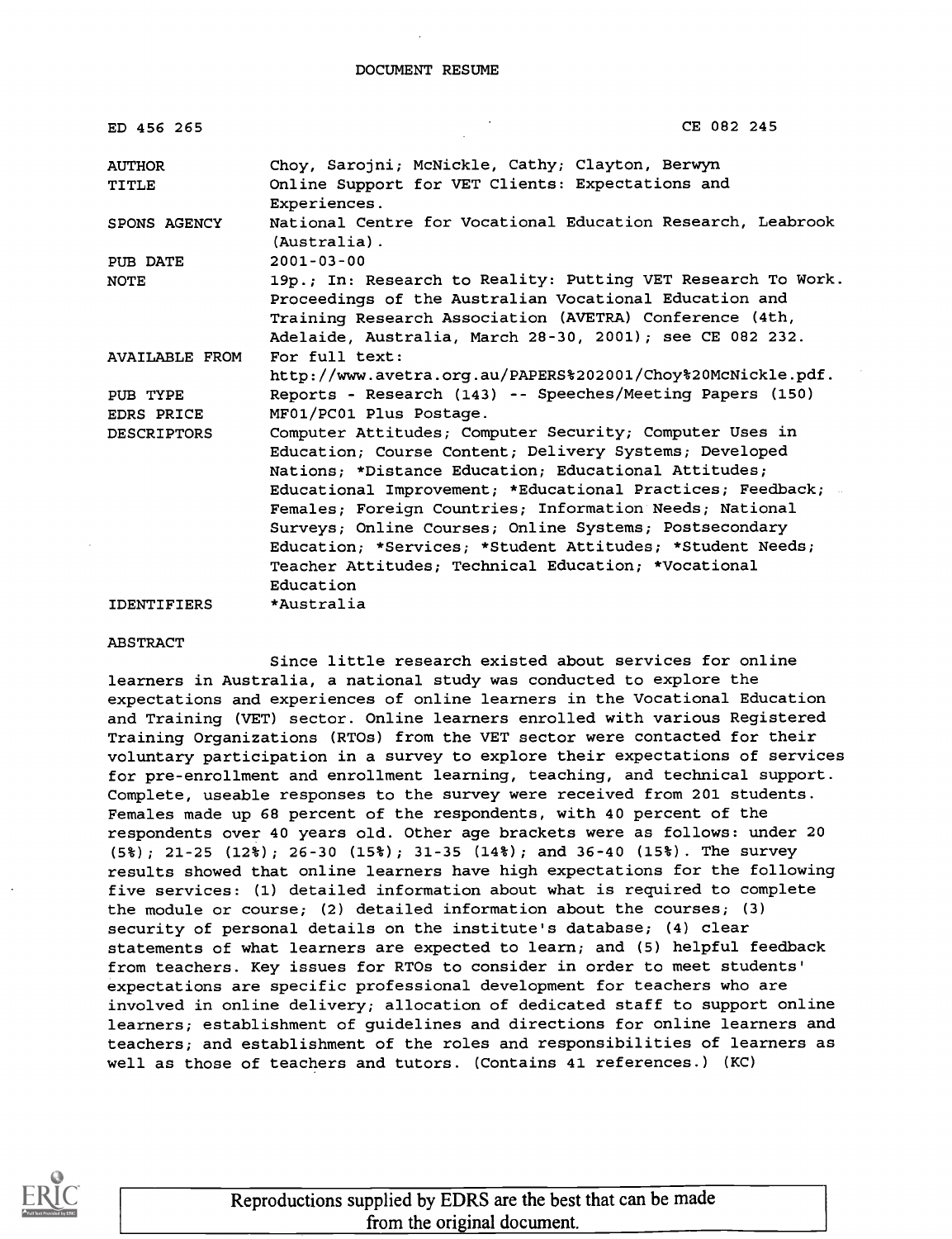# Online support for VET clients: expectations and experiences

Sarojni Choy

Australian National Training Authority, Queensland

#### Cathy McNickle and Berwyn Clayton

Canberra Institute of Technology, Canberra

U.S. DEPARTMENT OF EDUCATION Office of Educational Research and Improvement EDUCATIONAL RESOURCES INFORMATION CENTER (ERIC)

C/This document has been reproduced as received from the person or organization originating it.

0 Minor changes have been made to improve reproduction quality.

Points of view or opinions stated in this document do not necessarily represent official OERI position or policy.

PERMISSION TO REPRODUCE AND DISSEMINATE THIS MATERIAL HAS BEEN GRANTED BY

K. Whitting has

TO THE EDUCATIONAL RESOURCES INFORMATION CENTER (ERIC)

1

The integration of information technology has dramatically enhanced flexible delivery of vocational education and training (VET) by expanding and modernising capabilities to include the online medium. This has necessitated the expansion of learning services to meet the needs of more diverse groups of learners.

Though research activities are continuing to inform how innovative use of new technology could enhance the delivery of courses, little is known about the nature of support for online learning that learners expect. The nature and range of services for online learning remain diverse, as each provider attempts to meet the needs of its learners within the constraints of variables that include mainly infrastructure, skilled staff, and specifically designed materials for this mode of delivery. Within Australia, presently there are no minimum standards for online delivery or services to learners.

In view of the deficiency in research informing about services for online learners, a national study was conducted to explore the expectations and experiences of online learners in the Vocational Education and Training (VET) sector. This paper briefly reports the outcomes of the study.

Online learners enrolled with various Registered Training Organisations (RT0s) from the VET sector were contacted for their voluntary participation in a survey to explore their expectations of services for preenrolment/enrolment, learning and teaching and technical support. Altogether 201 complete, useable responses to the survey were received. The mean response for each item in the survey was examined to rank the services in order of most to least expected. Five most expected services in each category (pre-enrolment/enrolment, learning and teaching, and technical) are reported.

#### Background

The diversification of flexible delivery options, particularly since the introduction of the online mode, has prompted the National Flexible Delivery Taskforce and the Australian National Training Authority (ANTA) to initiate several new projects to enhance the learning needs of those pursuing studies through the flexible delivery modes. A review of the local literature on such projects indicates a greater focus on technical support and professional development for staff, as RTOs grapple with the transfer of learning from the traditional classroom mode to online. Much of the support services are based largely on the assumptions that the needs of online learners are similar to those of traditional distant education students using other

2 BEST COPY AMIABLE

 $2245$ 

 $\mathcal{S}$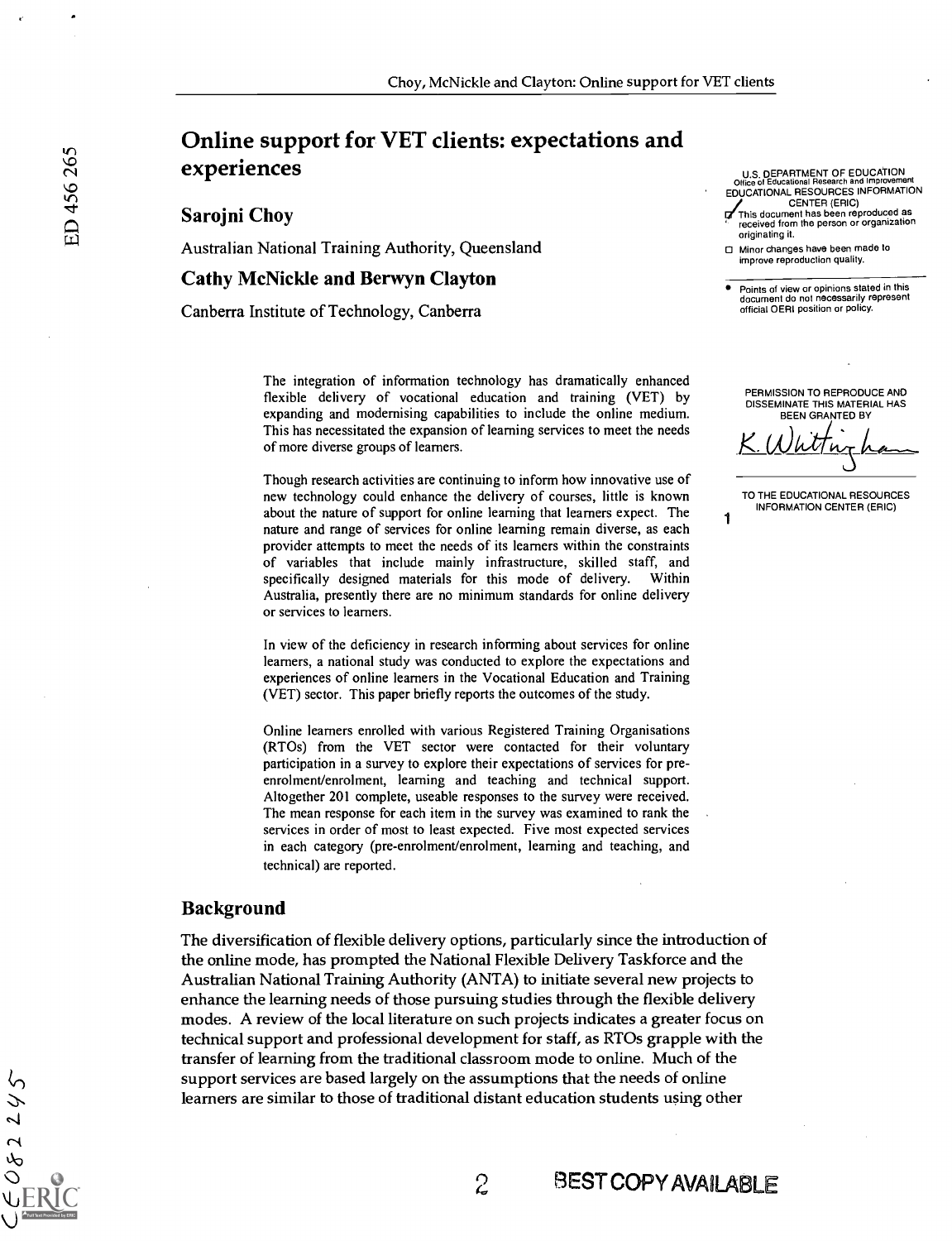modes. There is very limited evidence of research on the nature of services that online learners expect from their providers.

Online learning requires 'the use of cyber systems such as Intranet and Internet for communication for the purpose of teaching and learning' (Warner et al 1998). It involves the correct use of technical as well as pedagogical skills and knowledge to successfully undertake learning by utilising the capacities of information technology. Indeed online education is seen to be evolving its own pedagogy (National Education Association 2000), therefore requiring considerable research to identify, develop and provide appropriate support.

Even with access to a wide network through the world wide web, learner support from the providers is critical for online learning. Salmon (1998) asserts that it is the responsibility of the provider to ensure the learner is sufficiently comfortable with technology so that it becomes an 'enabling device rather than a barrier'. A recent study by Cashion (2000) shows that despite the arguments for the benefits of the online environment, many learners are not taking full advantage of this technology. LeCornu (2000) supports that many learners have the basic skills in computing, but require training for more effective use for formal learning. Evaluations by Laurillard (1993), Bignum and Kenway (1998), Bennett et al (1999) and McKavanagh et al (1999) have stressed that online learners have three key requirements:

- contact with peers and teachers;
- well-developed information literacy skills; and
- stimulating online activities.

Carroll and McNickle (2000) advocate that all of the support services in place for traditional face-to-face students should also be made available to online students. Added to these, specific services to support online pedagogy should be considered. In any case, the presence of a tutor who is able to respond quickly to the learners is vital. Mitchell and Bluer (1996) assert that the tutor is often more significant than the learning technology. Harper et al (2000) allude to various challenges for facilitators and learners to achieve success through the online mode. They highlight nine critical issues to consider:

- maintaining motivation
- acceptance of the technology by teachers and students
- prior knowledge for participation in online learning
- attitudes towards technology
- content level
- degree of interactivity
- ability of facilitators and learners to use the technology
- accessibility to the systems supporting online learning
- communication skills.

The overall success in the transition between classroom and online education is a challenge being addressed by all RTOs. Clayton et al (2000) maintain that the success of online delivery in the VET sector will be significantly driven by the experiences and expectations of the learners. Without appropriate and adequate learner support, the promise of information technology to enhance flexible delivery will be difficult to

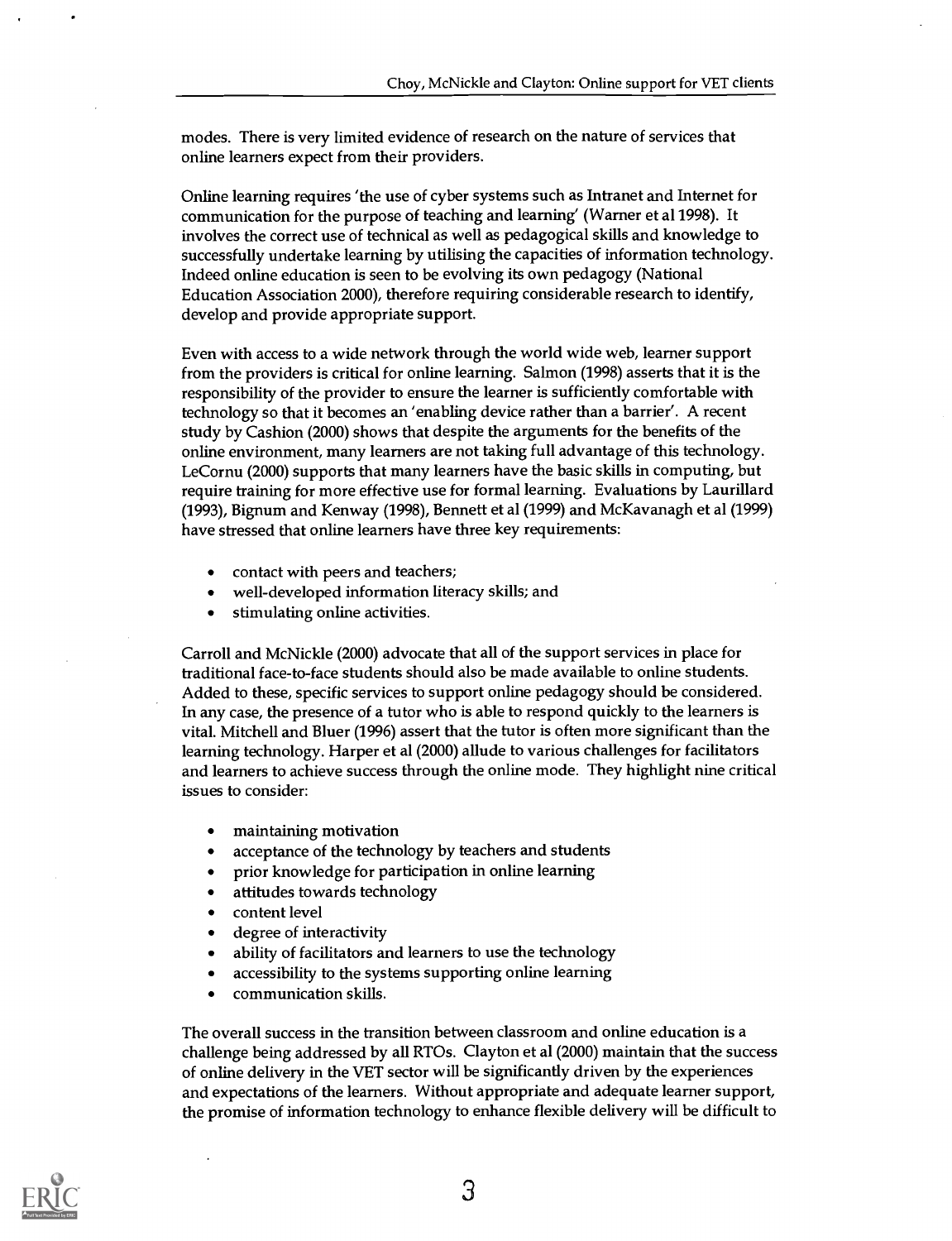realise. It is therefore essential to investigate the limitations experienced by learners and adequately address specific needs for online learning. Hence this study was supported by the National Centre for Vocational Education and Research (NCVER) to explore the expectations and experiences of online VET learners in Australia.

### Methodology

The purpose of the study with online learners was firstly to explore their level of expectation for a range of services relating to pre-enrolment, online learning and teaching, and technical assistance. A questionnaire was developed and respondents were asked to rate their level of expectation against each item. The items originated from a review of literature on student support services for pre-enrolment, online learning and teaching, and technical assistance. The questionnaire was structured into four sections. Section I was designed to collect background information about the respondents. The remaining three sections focused on pre-enrolment, online learning and teaching and technical support. There were 28 items to be rated for preenrolment; 34 items for online learning and teaching; and 16 items for technical support. Each item had a Likert-type scale ranging from 0 to 3  $(0 = Not$  expected;  $1 =$ Low;  $2 =$  Moderate;  $3 =$  High) to indicate the level of expectation.

At the end of Section IV, respondents were also provided space to write any comments regarding their expectations of services that were not mentioned in Sections II-IV. The questionnaire was reviewed by the members of the Project Reference Group and piloted with 22 online students before the main survey was conducted.

The second purpose of the study was to investigate online learners' evaluation of current online services. They were asked to indicate the essential services, those that are most beneficial, examples of best practice and any limitations in current support mechanisms. Data for the second purpose was collected through interviews in which 11 online learners participated. Data from both sources - survey and interviews - were collected using online technology, mainly emails.

Permission was sought from Directors of online VET RTOs to conduct the study with their students. A liaison person in each participating RTO was contacted to assist with the administration of the survey questionnaire and interview proforma to online students enrolled in the second semester of year 2000. The survey was sent individually to each student; mass emailing was avoided to maintain confidentiality.

The survey participants were requested to return their completed questionnaires directly to the project officer within a week. The project officer's contact details were provided to each participant in case they needed clarification about the study. Reminders were sent to those who had not responded within a two-week period. The main reason for not responding was due to limited time resulting from heavy work demands prior to the Christmas break.

Overall, it was found that the participants were very cooperative and open with their comments. An added advantage in using the email for the survey was that respondents could be accessed easily if they forgot to respond to any of the questions in the survey. Furthermore, it was possible to clarify any comments they wrote at

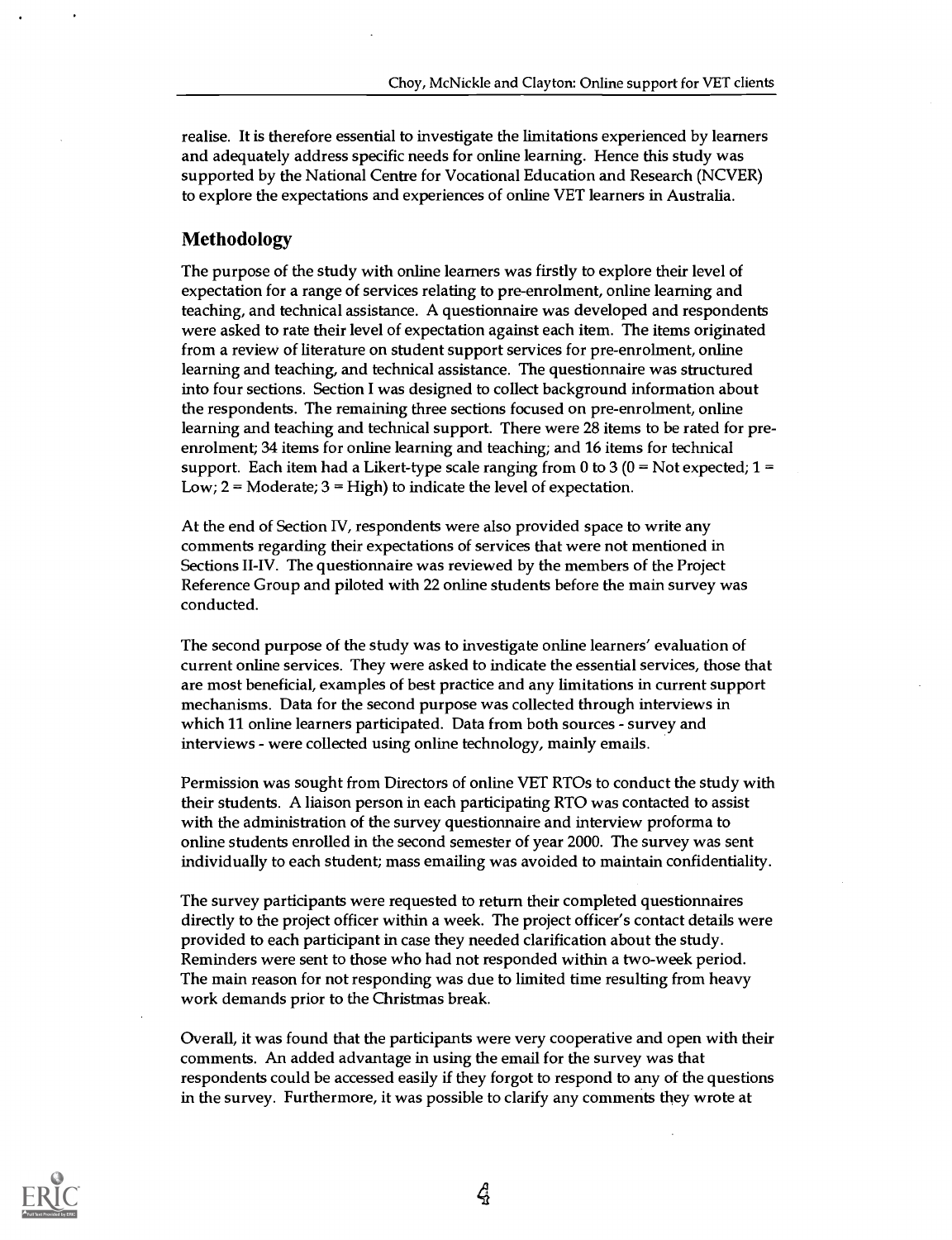the end of the questionnaire. Thankyou notes were emailed to each individual who responded.

All quantitative data were analysed using the SPSS computer software. The response to each question was coded. The analyses of the survey data were mostly descriptive in nature.

The 201 completed survey responses were received from students who represented 23 public and private RTOs offering VET-type courses across Queensland, New South Wales, Australian Capital Territory, South Australia and Victoria. Before presenting the results, it is important to examine the profile of the online learner.

#### Online learners - a brief profile

There were 68% females and 32% males in the sample. A majority of the respondents (40%) were aged over 40 years. Only 5% were aged below 20 years and 12% were between the age of 21 and 25 years. Fifteen percent of the sample was aged 26-30 years, 14% was 31-35 years old and 15% was 36-40 years. The distribution of respondents within each age group is shown in Figure 1.

Figure 1: Distribution of sample within each age group



Of the total sample, only one student indicated that he was 'Disabled' and a majority (73%) did not belong to any of the other stated target groups (Aboriginal and Torres Strait Islander; culturally and linguistically diverse background; rural or regionally isolated). Only 3 students (2%) were of Aboriginal or Torres Strait Islander origin, 5.9% were from a culturally and linguistically diverse background and 19% were from rural or regionally isolated areas.

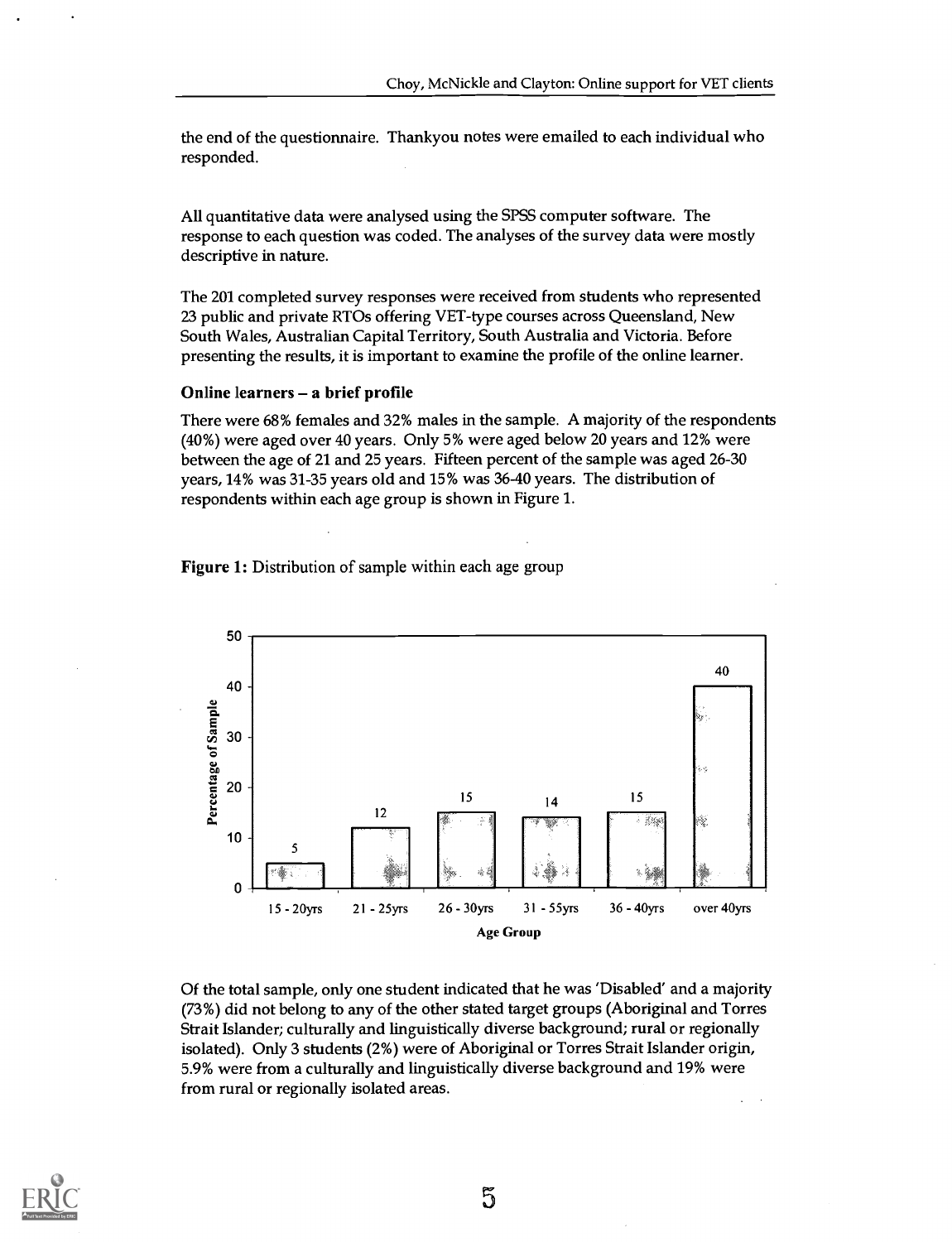Online learners who participated in this study were studying courses at certificate and diploma levels. A majority of the learners in the sample (48%) undertaking online courses were studying for a Certificate III qualification. About 26% were pursuing a Certificate IV course, while 7% were completing courses for a Certificate II or III, and 5% were undertaking studies for a diploma and 6% for an advanced diploma. Subjects in information technology, business administration, accounting and government administration were the most common areas of study.

Among those pursuing studies through the online mode, a majority were beginners with this mode of study. About 66% said they were completing their first module at the time of the survey. About 31% had already completed between 1-5 modules through the online mode and 3% had completed over five modules using this medium.

The respondents were asked where most of their online learning took place. The sample's responses showed that most (42%) of them completed all their online learning from home. About 22% said all their online learning took place at work. Seventeen percent (17%) of the sample completed learning mostly at home and the rest at work, while 16% said they completed most of their online learning at work and the rest at home. Only 2% of the sample said they completed their online learning at the computer centre of their institute and 1% indicated their learning took place at a friend's house, because they did not own a computer.

A majority of online learners (64%) said they intend to complete the whole course via the online mode. About 17% of the sample plan to complete some modules/subjects online and the rest by other modes. Nineteen percent (19%) of the sample were not decided about future online learning.

A large proportion of the sample (94%) was employed while studying online. Among them, 7% were in part-time employment while 87% held full-time jobs. Online courses appear to be popular with full-time employees, most of whom seem to dedicate time outside their working hours to complete their studies.

The sample was asked to state their reasons for undertaking online courses. The three main reasons were: flexibility, change and lack of choice.

Of the total sample, 68.2% undertook online learning because of flexibility in terms of pace, time and place. Some examples of statements they wrote were:

Freedom - I can work at my own pace.

No time constrains, can work whenever I have time.

Due to geographical constraint. I live in the rural area.

About 12.2% said they enrolled in online courses to experience a change from traditional delivery systems.

Just wanted a change.

I have an interest in the internet systems.

I enrolled in a pilot course and wanted to test out the online system.

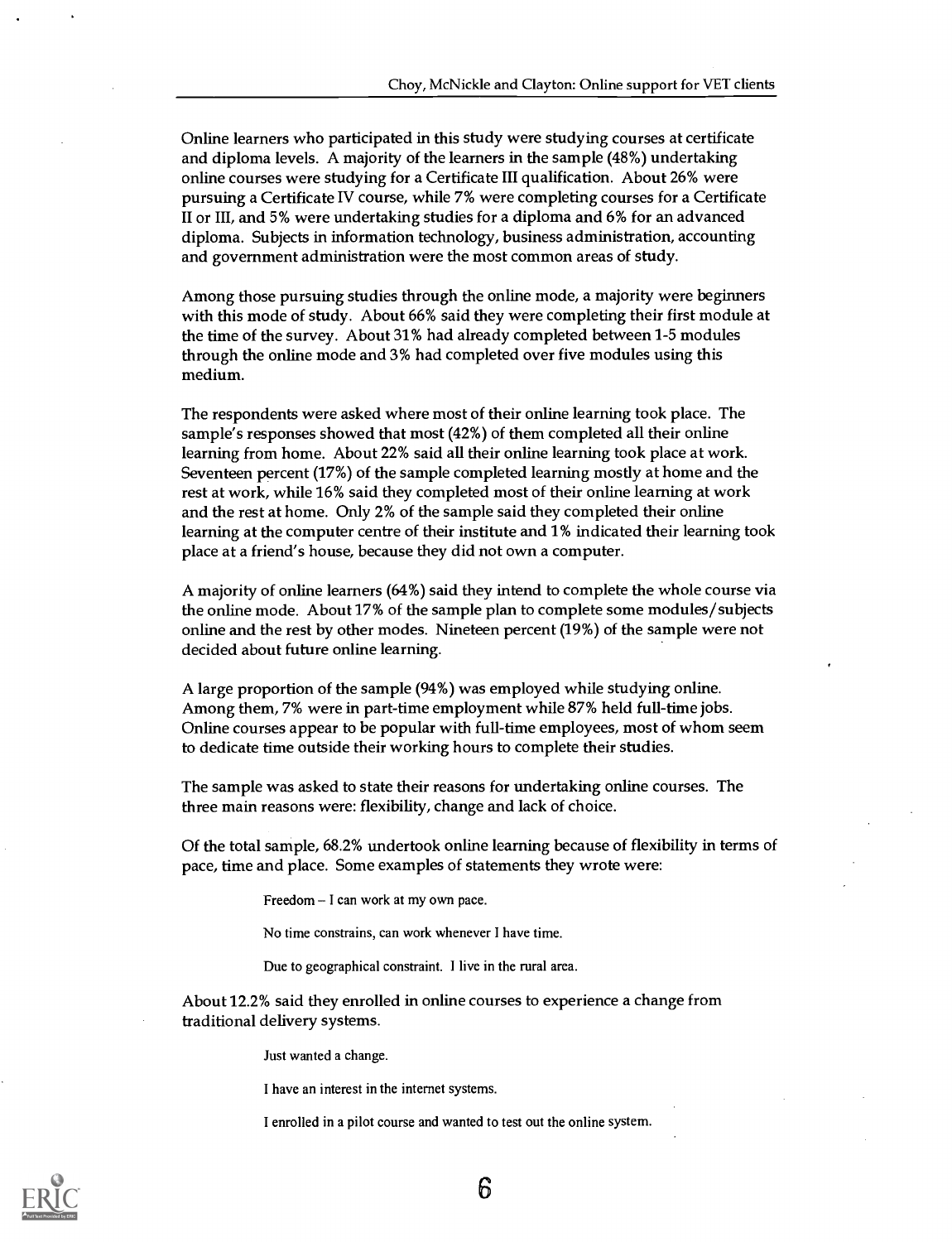About 19.6% of the sample said they did not have a choice in the course they were studying online because it was offered only through this mode. Among them, a few said their employer who sponsored their study requested they completed the course online to participate in a pilot study.

Overall, the results show that the flexibility in time, place and pace are the key reasons why learners enrol in online courses.

In summary, the results of this study illustrate a profile of online VET learners that represents a set of common characteristics. Online VET learners appear to be represented mostly by:

- females;
- those aged over 30 years;
- individuals who do not belong to any specific target group (disabled, Aboriginal or Torres Strait Islander, culturally and linguistically diverse background, rural or regionally isolated);
- those mostly pursuing a Certificate III qualification in information technology;
- beginners using the online mode of delivery;
- learners who hold full-time employment and complete most of their learning in their own time, at home; and
- those who intend to complete the entire course via the online mode due to flexibility in time, place and pace.

## Results

#### Level of expectation for pre-enrolment/enrolment services

The mean scores for the 28 pre-enrolment/enrolment support services listed in the questionnaire were examined to rank the level of expectation ( $0 =$  not expected,  $1 =$ low, 2 = average, 3 = high). Table 1 ranks (from highest to lowest) the sample's expectations for each type of service for pre-enrolment and enrolment.

#### Table 1: Expectations for pre-enrolment/enrolment services

| <b>Expectation – highest to lowest</b>                      | Mean |
|-------------------------------------------------------------|------|
| Detailed information about what is required to complete the | 2.80 |
| module/course                                               |      |
| Detailed information about the courses                      | 2.78 |
| Security of personal details on the institute's database    | 2.69 |
| Instructions on whom to approach for help                   | 2.59 |
| Information on how to enrol                                 | 2.57 |
| Instructions on how to seek help                            | 2.55 |
| The software and hardware requirements needed to do the     | 2.46 |
| course/module                                               |      |
| Recommended library resources to support learning           | 2.37 |

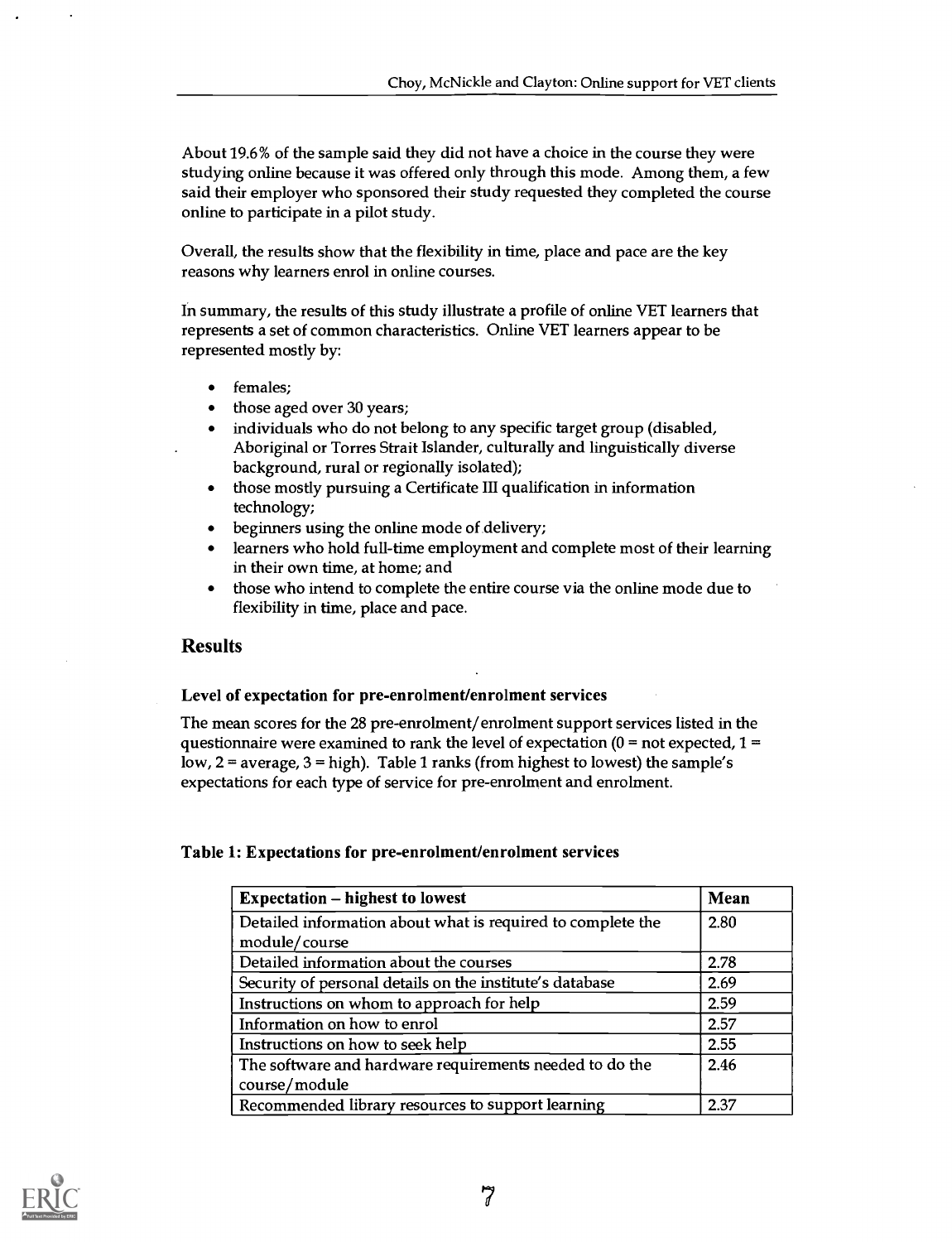| A guide on minimum time required for online learning each<br>week | 2.28 |
|-------------------------------------------------------------------|------|
| Comprehensive information about the institution providing the     | 2.27 |
| online course                                                     |      |
| Enrolment via the internet                                        | 2.25 |



J.

 $\chi \rightarrow 0$ 

 $\ddot{\phantom{0}}$ 

 $\bar{z}$ 

 $\ddot{\phantom{0}}$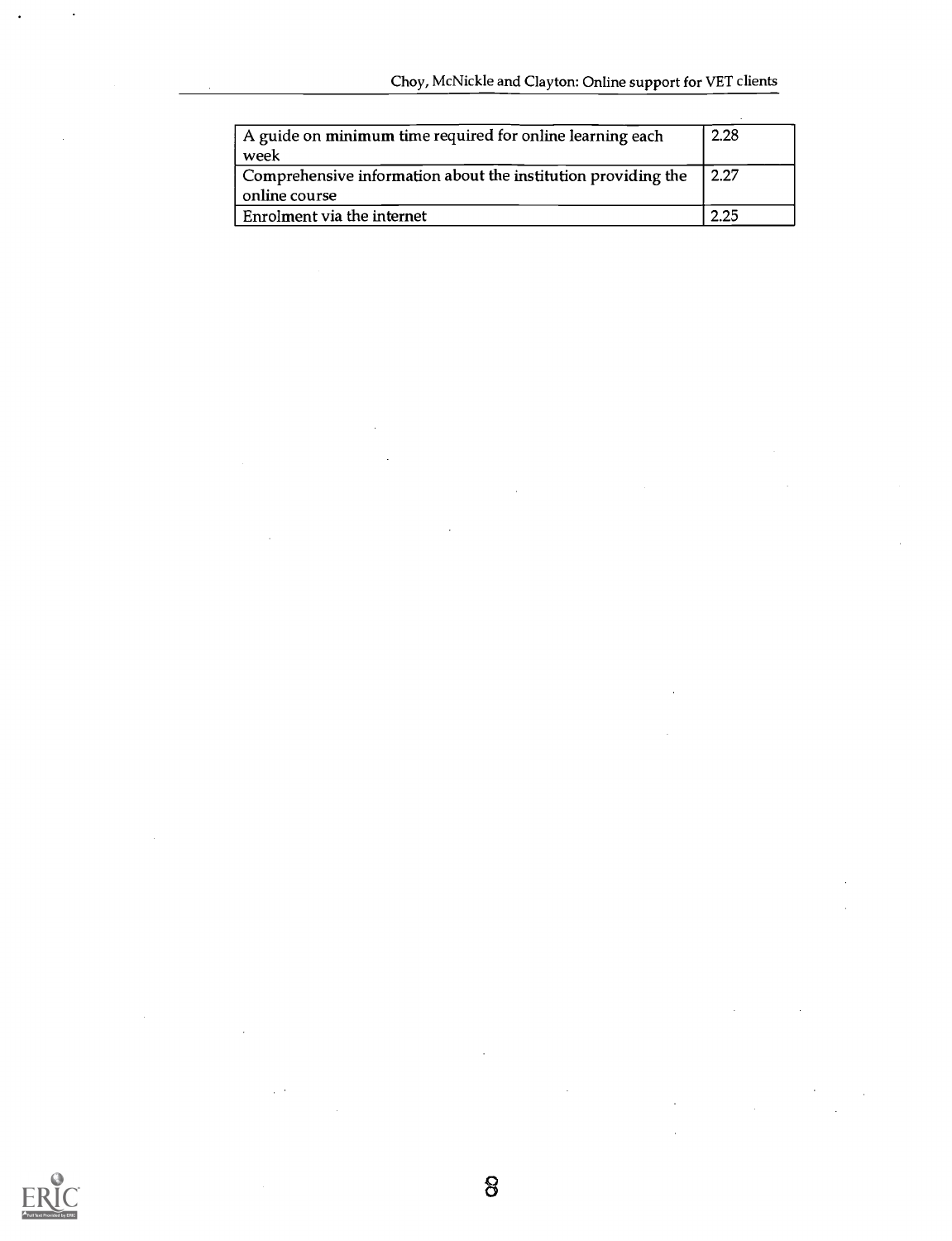| Ability to make changes to personal details through access by                         | 2.21 |
|---------------------------------------------------------------------------------------|------|
| password                                                                              |      |
| Electronic security measures and how to utilise them                                  | 2.12 |
| Timetables for any workshop/orientation on using online                               | 2.06 |
| technologies                                                                          |      |
| Guide to effective learning strategies for independent learning                       | 2.05 |
| Option to complete the RPL via the internet                                           | 2.05 |
| An assessment of my readiness for online learning                                     | 2.04 |
| Advice about the level of self-motivation required for online                         | 2.03 |
| learning                                                                              |      |
| Assistance with the development of a personal learning plan                           | 1.99 |
| The total cost for completing each module/course                                      | 1.95 |
| Suggestions on managing my learning                                                   | 1.95 |
| Access to student administration                                                      | 1.93 |
| Guide to institute provider's policies on using the internet for                      | 1.89 |
| learning                                                                              |      |
| Access to institute student services                                                  | 1.86 |
| Information about copyright obligations                                               | 1.69 |
| Pre-enrolment counselling on my suitability for online learning                       | 1.49 |
| Payment of fees via the internet                                                      | 1.31 |
| A special deal with an internet service provider that is set up by<br>the institution | 1.25 |

The five most expected services for pre-enrolment/enrolment were:

- Detailed information about what is required to complete the module/course  $\bullet$  $(m = 2.80)$
- Detailed information about the courses  $(m = 2.78)$
- Security of personal details on the institute's database  $(m = 2.69)$
- Instructions on whom to approach for help ( $m = 2.59$ )
- Information on how to enrol ( $m = 2.57$ ).  $\bullet$

The lowest expectations for pre-enrolment/enrolment services were for:

- A special deal with an internet service provider that is set up by the institution ( $m = 1.25$ )
- Payment of fees via the internet  $(m = 1.31)$
- Pre-enrolment counselling on my suitability for online learning  $(m = 1.49)$
- Information about copyright obligations ( $m = 1.69$ )  $\bullet$
- Access to institute student services ( $m = 1.86$ )

There was no significant difference in responses by age. There was a significant difference ( $t = -2.21$ ,  $p = 0.030$ ) in expectations by male and female learners for four services. Females had a higher expectation for detailed information about what is *required to complete the module/course* ( $m = 2.86$ ) than males ( $m = 2.67$ ). Females also had a higher expectation for enrolment via the internet (t = -2.07, p = 0.040) (m = 2.35) than males ( $m = 2.03$ ). With regards to security of personal details on the institute's database, females expected this service more than males did ( $t = -2.16$ ,  $p = 0.030$ ) (m

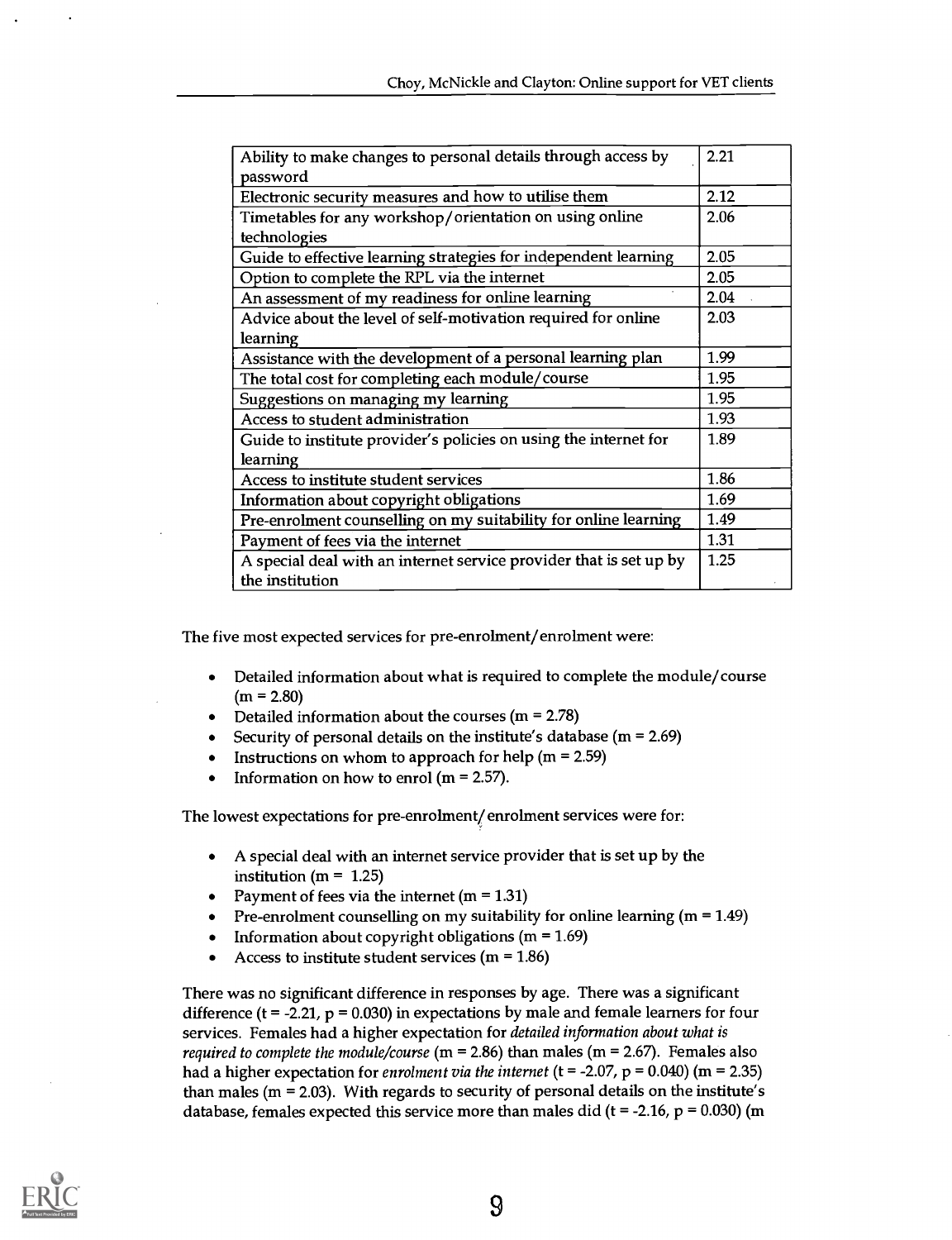for females = 2.77; m for males = 2.52). Males indicated lesser expectation for the option to complete RPL via the internet, than females (t = -2.00, p = 0.045) (m for males = 1.83; m for females = 2.15).

There was a significant difference between expectations of employed and unemployed online learners. The differences were in four types of services:

- the total cost for completing each module/course ( $t = -8.42$ ,  $p = 0.00$ )
- the software and hardware requirements needed to do the course/module (t  $\bullet$  $= -6.26$ ,  $p = 0.000$
- security of personal details on the institute's database ( $t = -4.46$ ,  $p = 0.000$ )
- access to institute's student services ( $t = -2.44$ ,  $p = 0.037$ ).

The unemployed online learners had higher means for these services ( $m = 3.00, 3.00$ , 3.00 and 2.43 respectively). Compared to those in full-time employment, learners who were in part-time employment had higher expectations for the software and hardware required to complete the course/module  $(m = 3.00)$ ; detailed information about what is required to complete the module/course  $(m = 3.00)$ ; and an assessment of readiness for *online learning* ( $m = 2.50$ ). The difference in the expectations of the two groups was significant (t = 5.88, p. 0.000; t = 2.95, p = 0.004; t = 2.82, p = 0.011 respectively).

#### Level of expectation for learning and teaching

The sample's expectations for each type of service for online learning and teaching are ranked in Table 2.

#### Table 2: Expectations for learning and teaching

| <b>Expectation – highest to lowest</b>                                                                    | Mean |
|-----------------------------------------------------------------------------------------------------------|------|
| Clear statements of what I was expected to learn                                                          | 2.69 |
| Helpful feedback from teachers                                                                            | 2.67 |
| Requirements for assessment                                                                               | 2.65 |
| Communication with teachers using a variety of methods, eg<br>email, online chat, face-to-face discussion | 2.65 |
| Timely feedback from teachers                                                                             | 2.60 |
| Course outline and learning outcomes                                                                      | 2.54 |
| Information on due dates for the different tasks                                                          | 2.51 |
| Information on the return time for assignments                                                            | 2.49 |
| Strategies for approaching assessment tasks                                                               | 2.49 |
| The way feedback is to be provided to me                                                                  | 2.41 |
| Learning materials presented in small manageable amounts                                                  | 2.37 |
| How I could demonstrate my learning                                                                       | 2.36 |
| Guide to composing assignments                                                                            | 2.27 |
| Opportunities to practice skills that are being acquired                                                  | 2.25 |
| Regular encouragement by teachers                                                                         | 2.22 |
| Guide on how to make my learning effective                                                                | 2.21 |
| Back-up support using telephone or faxes                                                                  | 2.16 |

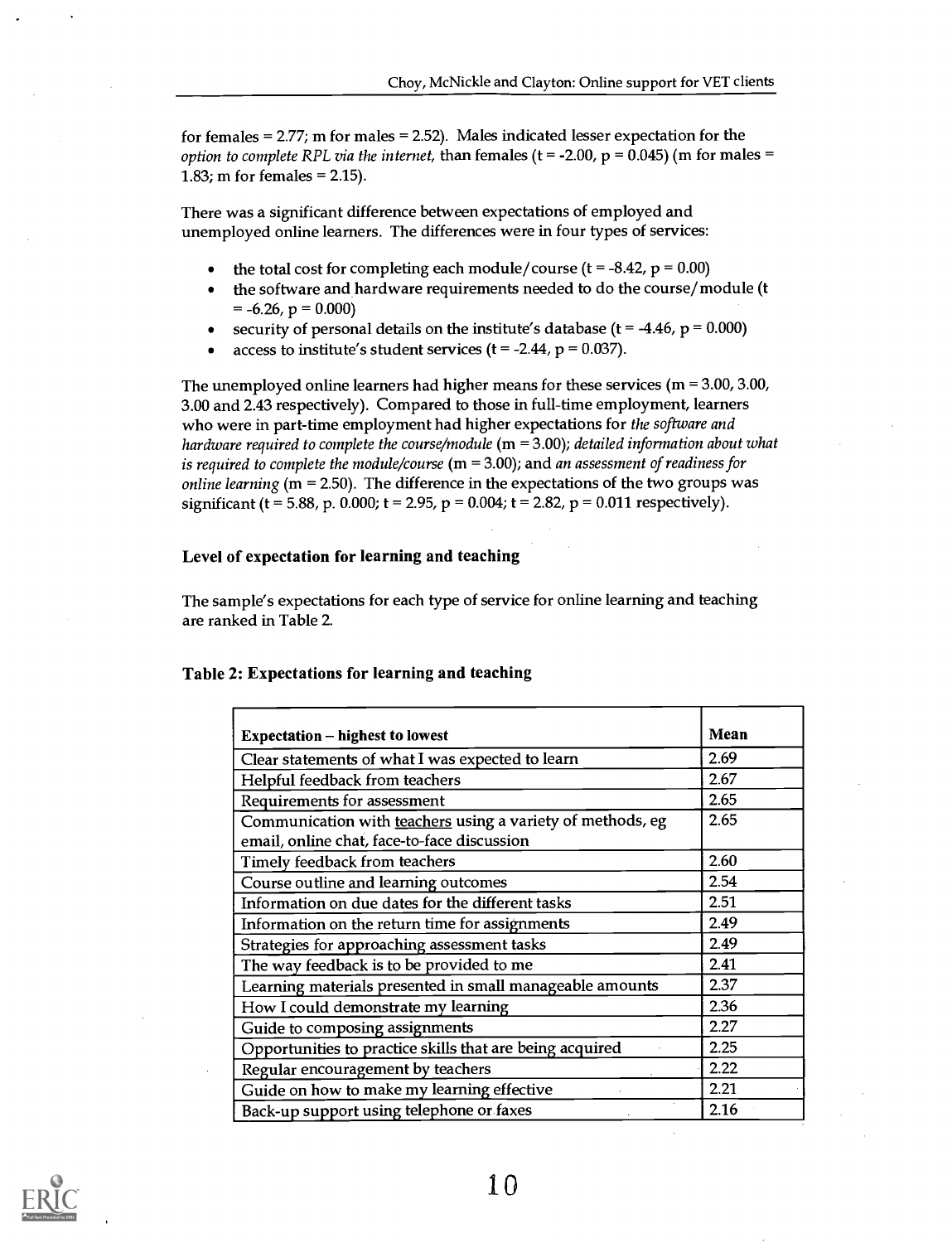| Strategies for independent learning                             | 2.07 |
|-----------------------------------------------------------------|------|
| Tips on how I would succeed in online learning                  | 2.01 |
| Bulletin board set up for each course                           | 1.99 |
| System to address student concerns                              | 1.98 |
| Access to frequently asked questions and responses about online | 1.95 |
| learning                                                        |      |
| Web-board for discussion                                        | 1.85 |
| Communication with other students using a variety of ways, eg   | 1.84 |
| email, online chat                                              |      |
| Procedures for withdrawing from the course                      | 1.82 |
| Procedures for transferring from the course                     | 1.70 |
| Online chat room                                                | 1.66 |
| Grievance and appeals procedures explained                      | 1.67 |
| Provision of suggestion box                                     | 1.64 |
| Links to job vacancies                                          | 1.30 |
| Working in groups                                               | 1.28 |
| Strategies for job interviews                                   | 1.23 |
| Access to the institute's student association                   | 1.21 |
| A guide to writing resumes                                      | 1.21 |

The five most expected services in the area of learning and teaching were:

- Clear statements of what I am expected to learn ( $m = 2.69$ )
- Helpful feedback from teachers ( $m = 2.67$ )
- Information on requirements for assessment ( $m = 2.65$ )
- Communication with teachers using a variety of ways, eg email, online chat, face-to-face discussion  $(m = 2.65)$
- Timely feedback from teachers ( $m = 2.60$ )

The lowest expectations for learning and teaching services were for:

- A guide to writing resumes ( $m = 1.21$ )
- Access to the institute's student association ( $m = 1.21$ )
- Strategies for job interviews (m = 1.23)
- Working in groups ( $m = 1.28$ )
- Links to job vacancies ( $m = 1.30$ ).

As a majority of online learners in the survey were already in full-iime or part-time employment, a low level of expectation for these services was not surprising.

There was no significant difference in the responses by age group. However, significant differences were noted in the responses of males and females for the following services:

- Communication with teachers using a variety of methods, eg email, online chat, face- $\bullet$ to-face discussion (t = -2.32,  $p = 0.023$ ). The mean response for males was 2.47 and for females it was 2.73.
- Helpful feedback from teachers (t = -2.51,  $p = 0.014$ ). The means of males and females were 2.49 and 2.75 respectively.

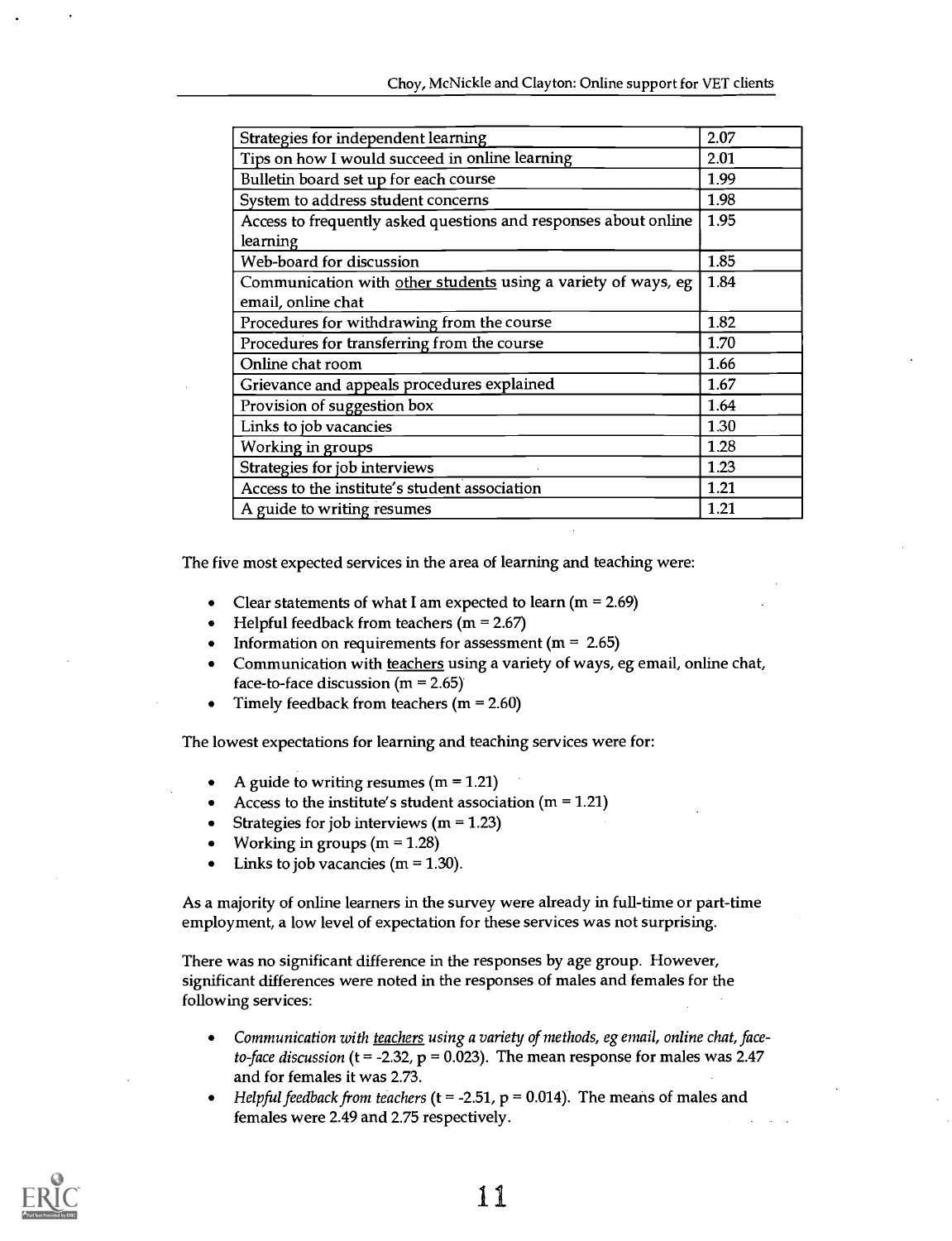- Presentation of learning materials in small manageable amounts ( $t = -2.59$ ,  $p =$ 0.011). Males had a mean of 2.13 and females 2.48.
- Strategies for job interviews (t = -2.54,  $p = 0.012$ ). Females had a higher mean of 1.35 than males, who had a mean of 0.92.
- Strategies for approaching assessment tasks ( $t = -2.21$ ,  $p = 0.029$ ). The mean for  $\bullet$ males was 2.31 and for females it was 2.56.
- $\bullet$ Guide for composing assignments ( $t = -2.33$ ,  $p = 0.022$ ). The mean for males was 2.05 and for females it was 2.37.
- The way feedback is to be provided ( $t = -2.60$ ,  $p = 0.011$ ). Females had a higher  $\bullet$ mean of 2.53 than males, who had a mean of 2.16.

#### Level of expectation for technical support

Table 3 contains the ranking (from highest to lowest) of the expectations for technical support.

| <b>Expectation – highest to lowest</b>                                      | Mean |
|-----------------------------------------------------------------------------|------|
| Quick response to technical problems                                        | 2.34 |
| Easy access to technical assistance                                         | 2.24 |
| Provision of technical (IT) assistance throughout the course                | 2.17 |
| Strategies for checking the accuracy/quality of information on the internet | 2.09 |
| Access to frequently asked questions and responses about technical issues   | 2.05 |
| Tips on how to conduct online research                                      | 2.02 |
| Provision of glossaries to inform me about technical online terms           | 1.96 |
| Tips on how to access databases                                             | 1.90 |
| Tips on how to use electronic reference material                            | 1.87 |
| Tips on how to download information                                         | 1.87 |
| Code of Conduct for online users                                            | 1.78 |
| Guide on how to use search engines                                          | 1.72 |
| A guide on participating in a discussion group                              | 1.67 |
| Net etiquette                                                               | 1.64 |
| Tips on how to attach and send files by email                               | 1.53 |

#### Table 3: Expectation for technical support

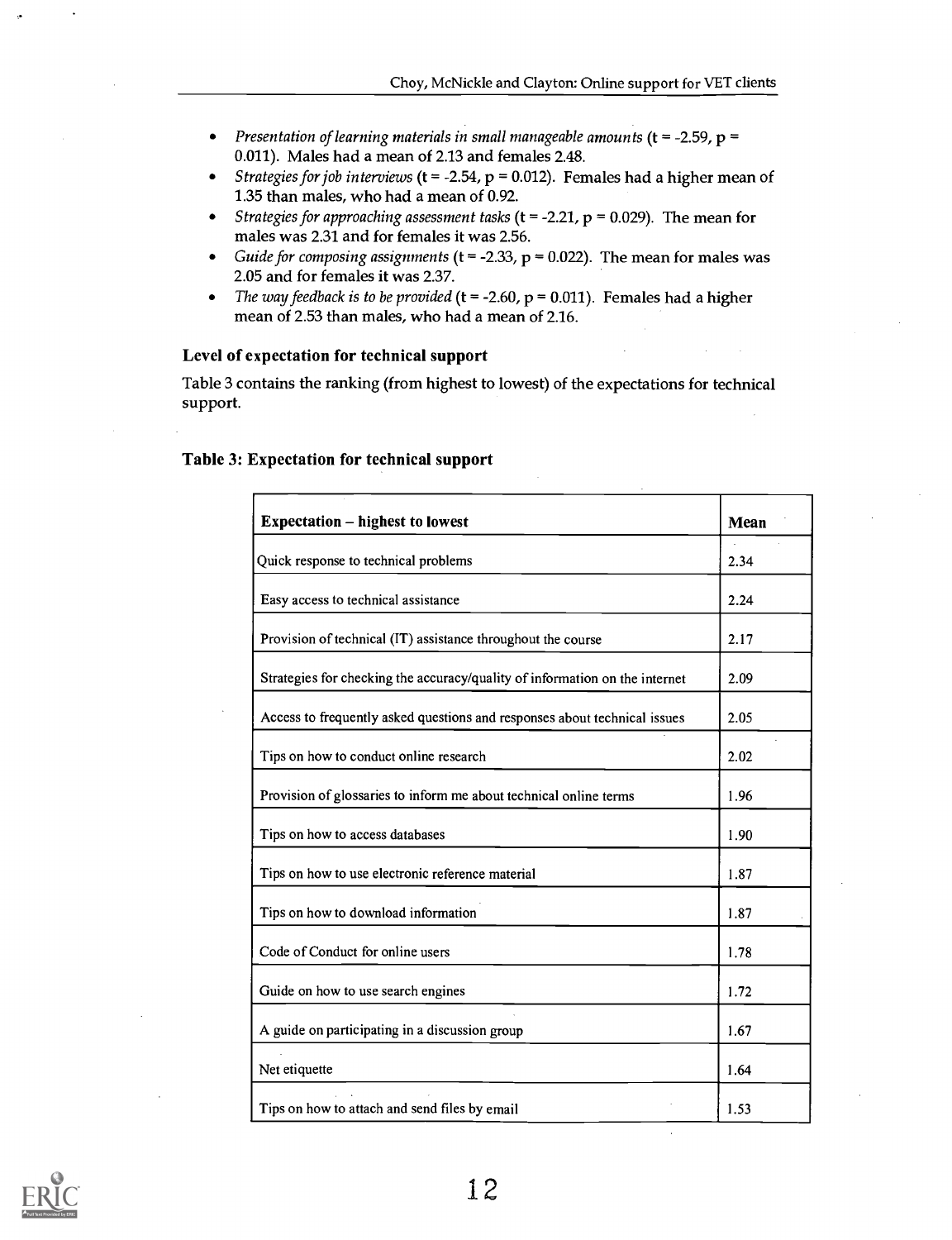| Guide to using email | лι |
|----------------------|----|

The five most expected technical services were:

- Quick response to technical problems  $(m = 2.34)$
- Easy access to technical assistance  $(m = 2.24)$
- Provision of technical (IT) assistance throughout the course  $(m = 2.17)$
- Strategies for checking the accuracy/quality of information on the internet (m  $= 2.09$
- Access to frequently asked questions and responses about technical issues (m  $= 2.05$ ).

The lowest expectations for technical services were for:

- Guide to using email  $(m = 1.49)$
- Tips on how to attach and send files by email  $(m = 1.53)$
- Net etiquette (m =  $1.64$ )
- Guide on participating in a discussion group ( $m = 1.67$ )
- Guide on how to use search engines ( $m = 1.72$ ).

There was no significant difference in the mean responses for technical support services by age, gender or employment status.

#### Evaluation of current online services

Online learners who participated in the online interviews cited three essential services for completion of their courses: regular contact with teachers/tutors, quick response from teachers/tutors and regular support for learning. They believed that regular communication with teachers/tutors as well as peers through emails or telephone was important to motivate and encourage them to continue with their learning. As the technologies that support online delivery are recognised for speedy communication, learners expect quick responses. Learners expect their teachers/tutors to provide them with direction, links to resources, clear navigation, and to establish networks to support their learning. They also suggested that teachers/tutors should initiate and schedule regular discussions through chat rooms.

Regular contact with teachers/tutors and hyperlinks to resources and other sites were identified as the most beneficial services for online learners. Among the services perceived as best practice examples, the interviewees listed: bulletin boards; enrolment information with links to application forms; course information including costs for each; and the option to complete the assessment online.

According to the interviewees there were two main limitations in the current online services that related to facilitation and technical systems. Many believed that teachers did not provide clear guidelines or explanations of their expectations from learners. The interviewees shared a common view that many teachers/tutors are not adequately trained for online delivery. Some learners identified limitations in technical knowledge (of teachers) in the use of online technology. A few interviewees stated disappointment with changes in teachers/tutors during the semester. Learners experienced difficulties because some materials were not

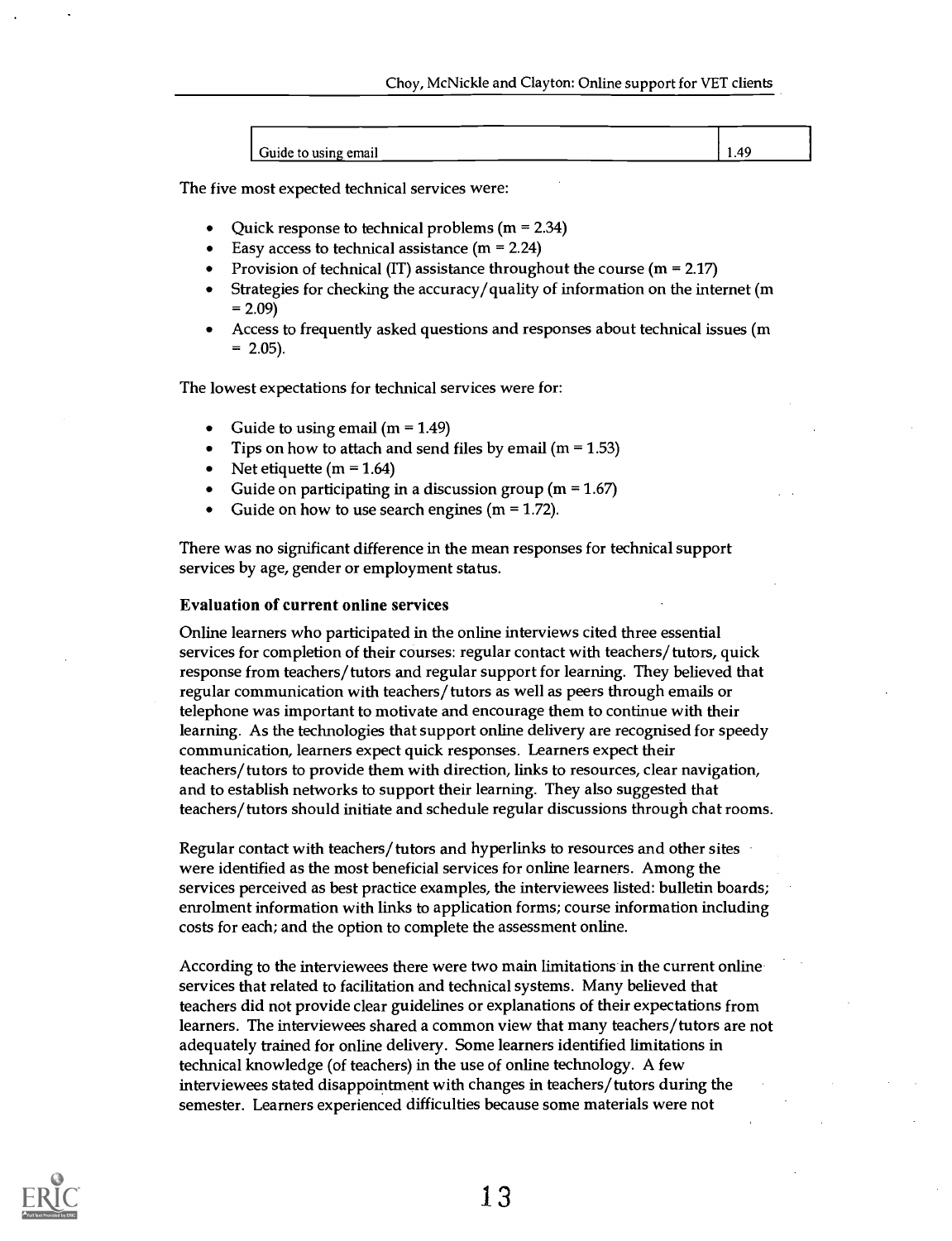specifically designed for online delivery. They compared online learning materials that were offered by RTOs (mostly international) other than those they were enrolled with.

Limitations with the current technical systems related mostly to navigation problems that limited access to a set number of webpages at a specific time. This presented them with difficulties when they wanted to cross-reference a particular page or document while preparing notes or completing assessment tasks. According to a few online learners, they expected a lot more interactivity with the learning materials than was currently available. Access to technical support (eg log-in) after hours was of concern to a few online learners.

#### Summary

The results of this study suggest that there is a higher proportion of females than males undertaking VET online courses. A majority of online learners (68%) are aged over 40 years and are in full-time employment. A majority do not belong to any particular target group (eg disabled; Aboriginal or Torres Strait Islander; culturally and linguistically diverse background; rural or regionally isolated). A range of courses at the Australian Qualification Framework (AQF) levels is currently being offered online. These include courses for the Certificate I, II, III and IV and courses at \_the diploma and advanced diploma levels. Courses at the Certificate III level were most diverse and popular.

The survey responses indicate that most of the learning tasks are completed in the learners' own time at home. They explained that the flexibility in pace, time and place of learning were the key reasons for choosing the online mode. Most of the learners surveyed for this study planned to complete their entire course via the online mode.

The survey results show that online learners have high expectations of certain services during pre-enrolment/enrolment and learning and teaching. Five services that are most expected are:

- Detailed information about what is required to complete the module/course
- Detailed information about the courses
- Security of personal details on the institute's database
- Clear statements of what learners are expected to learn
- Helpful feedback from teachers.

The first three of these services are expected during pre-enrolment and enrolment and the remaining two relate to learning and teaching.

Although much of the learning that takes place through the online delivery systems requires self-directed learning approaches, the findings of this study indicate that online learners still prefer frequent communication and interaction with teachers/tutors. There appears to be much demand for pedagogical support such as that available in the traditional classroom settings. Comments from participants in this study suggest that many online learners have broad knowledge and understanding about interactive online materials. They have explored other materials on the world wide web and have experienced the capacities for

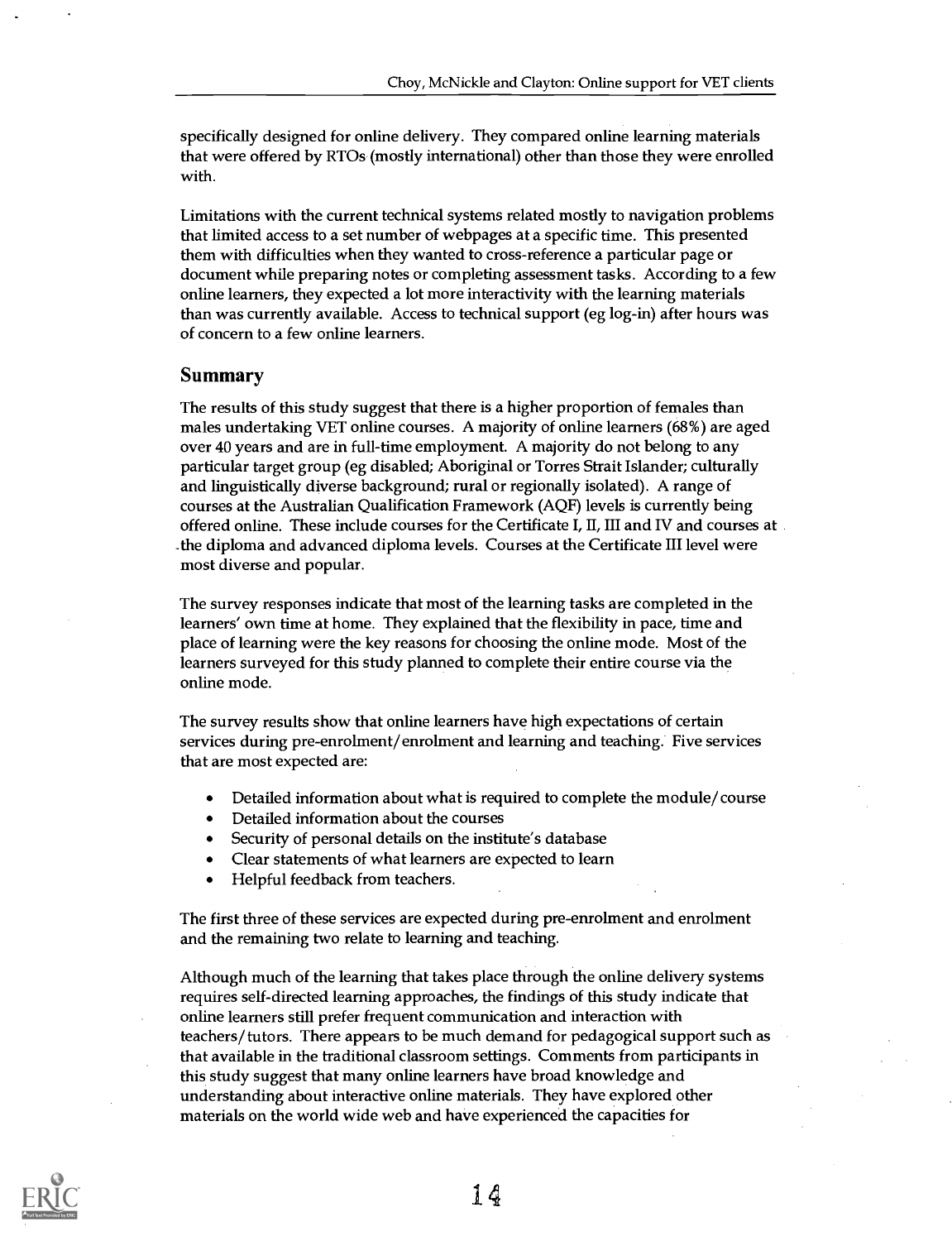interactiveness and virtual reality through technology. Online learners have high expectations of online materials. They also expect their teachers/tutors to have expertise in and knowledge of online systems so as to provide better services to learners.

The key issues for RTOs to consider include:

- specific professional development for teachers/tutors who are involved in  $\bullet$ online delivery;
- allocation of dedicated staff to support online learners so that they are able to provide rapid response to enquiries;
- establishment of guidelines and directions for online learners and teachers/tutors; and
- establishment of the roles and responsibilities of learners as well as teachers/ tutors.

The key issue of the national governing body such as ANTA is to set minimum standards for online delivery to ensure any specific groups of online VET learners are not disadvantaged.

#### Acknowledgments

The authors acknowledge the financial support provided by NCVER for the completion of the study reported in this paper. The support of VET online learners and staff who contributed to this study is gratefully appreciated.

#### References

Australian National Training Authority (1996) National Flexible Delivery Taskforce Final Report. Brisbane: Australian National Training Authority.

Baron J, Thiele D and Hintz E (1995) Following the yellow brick road. Adelaide: National Centre for Vocational Education Research.

Booker D (2000) Getting to grips with online delivery. Adelaide: National Centre for Vocational Education Research.

Boote J (1998) Learning to learn in vocational education and training: are students and teachers ready for it? Australian and New Zealand Journal of Vocational Education Research, vol 6, no 2, pp 59-86.

Brennan R (2000) All that glitters is not gold: online delivery of education and training. Adelaide: National Centre for Vocational Education Research.

Brookfield S (1984) Self-directed adult learning: a critical paradigm. Australian Education Quarterly, vol 35, no 2, pp 59-71.

Bruce D (1998). Building social capital and community learning networks in community internet access centres. Learning Communities, Regional Sustainability and the Learning Society.

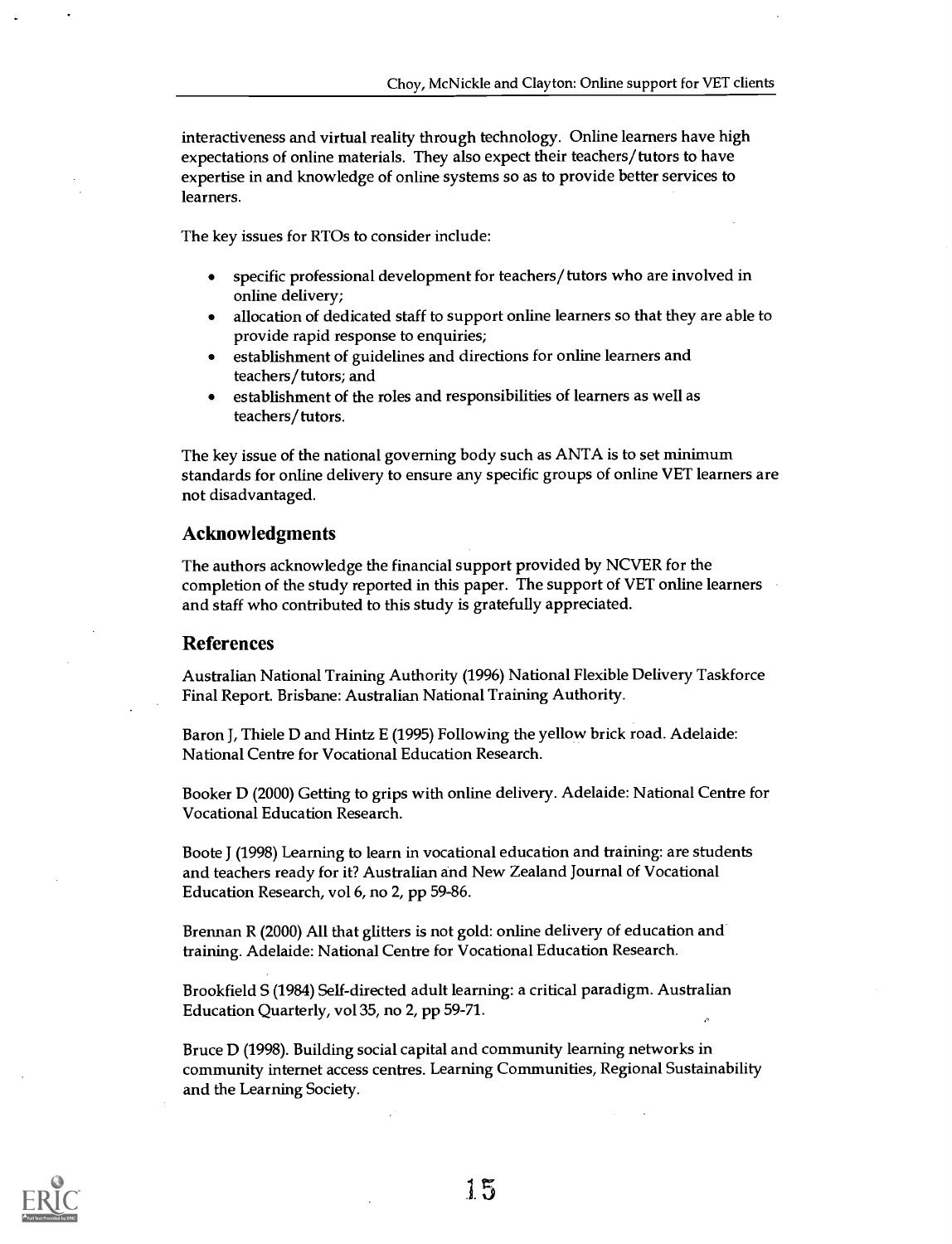Candy P (1991) Self-direction for lifelong learning. San Francisco: Jossey-Bass.

Carroll T and McNickle C (2000) Online student services report. Canberra: Canberra Institute of Technology.

Cashion J (2000) Research in on-line education. Moving On-line Conference, Gold Coast, Southern Cross University.

Choy S and Hill D (2000) Managing a case study approach in VET research to address the funding agency's criteria. Third National Conference of AVETRA, Canberra, National Centre for Vocational Education Research.

Cochrane C (2000) The reflections of a distance learner 1977-1997. Open Learning, vol 15, no 1, pp 17-34.

Cornu P L (2000) Using online technology in a flexible learning centre. Moving Online Conference, Gold Coast, Southern Cross University.

Doherty M (2000) Internet gap risk to quality of education. Canberra Sunday Times, Canberra, p 17.

Gee L (2000) Log on to learn. Impulse - Inflight, November-December, pp 20-22.

George R (1995) Flexible delivery: the new paradigm in higher education. Access through open learning '95, Ballina, Southern Cross University.

Harper B, Hedberg J, Bennet S and Lockyer L (2000) The online experience: a review of the state of Australian online education and training practices. Adelaide, National Centre for Vocational Education Research, p 40.

James T (1998) Literature review regarding student withdrawal and completion. Sydney, OTEN.

Killen R (1994) Differences between students' and lecturers' perceptions of factors influencing students' academic success at university. Higher Education Research and Development, vol 13, no 2, pp 199-211.

LeCornu P (2000) Using online technology in a flexible learning centre. Moving Online Conference, Gold Coast, Southern Cross University.

Low D, Drake V and Lynam P (2000) Flexible initiatives in physics at ADFA. Moving Online Conference, Grand Mercure, Gold Coast, Southern Cross University.

McKavanagh C (1999) Educational frameworks for the development and evaluation of web-based learning. Australian Vocational Education Review, vol 6, no 1.

McNickle C (1999a) Flexible delivery: induction strategies and support for learner success. Canberra: Canberra Institute of Technology, p 90.

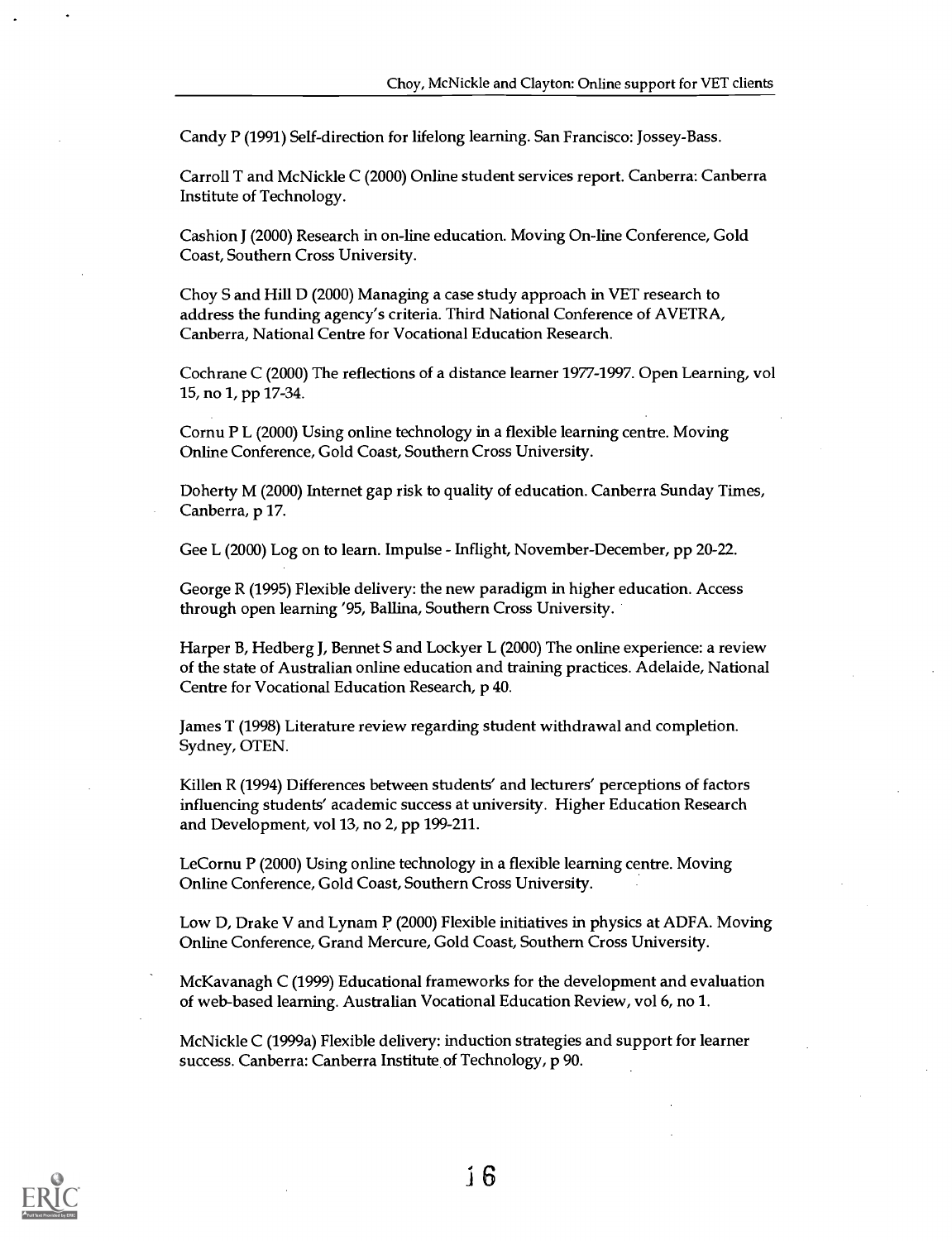McNickle C (1999b) Flexible delivery: induction strategies and support for learner success. What does the literature say? Canberra, Canberra Institute of Technology, p 52.

Mildon F (2000). Successful delivery of web based e-leaming. Networking 2000, online.

Misko 1 (1999) Different modes of delivery - student outcomes and students' perspectives. Melbourne: AVETRA.

Misko J (2000) The effects of different modes of delivery: student outcomes and evaluations. Adelaide: National Centre for Vocational Education Research.

Mitchell J and Bluer R (1997) A planning model for innovation: new learning technologies. Melbourne: OTFE.

O'Connor P B (2000) E-learning and students with disabilities: from outer edge to leading edge. Networking 2000, online.

Peoples K (1999) Online learning: seven best practice principles. The Australian TAFE Teacher, vol 33, no 2, pp 10-11.

Pittman L (2000) Keeping quality in the picture. Campus Review, March 1-7, p 12.

Policy T (2000) Quality on the line benchmarks for success in internet-based distance education. Washington: National Education Society and Blackboard.

Postle G and Sturman A (2000) Models of learning as a factor in online education: an Australian case study. Society for Research in Higher Education Conference, Stirling, UK.

Robson R (1999). WWW-based course-support systems: the first generation. International Journal of Educational Telecommunications, vol 5, no 4, pp 271-282.

Salmon G (1998) Student induction and study preparation online. Telematics in Education Seminar, Joensuu, Finland.

Salmon G (2000) E-moderating the key to teaching and learning online. London: Kogan Page.

Scott W (2000) Cyber learning. Australian Training Review, October-December, no 36, p 9.

Smith P (2000) Flexible delivery and apprentice training: preferences, problems and challenges. Journal of Vocational Education and Training, vol 52, no 3, pp 483-503.

Stavaren L V. Beverley S and Bloch B (1999) Student support in flexible delivery. Sydney, New South Wales: Vocational Education and Assessment Centre.

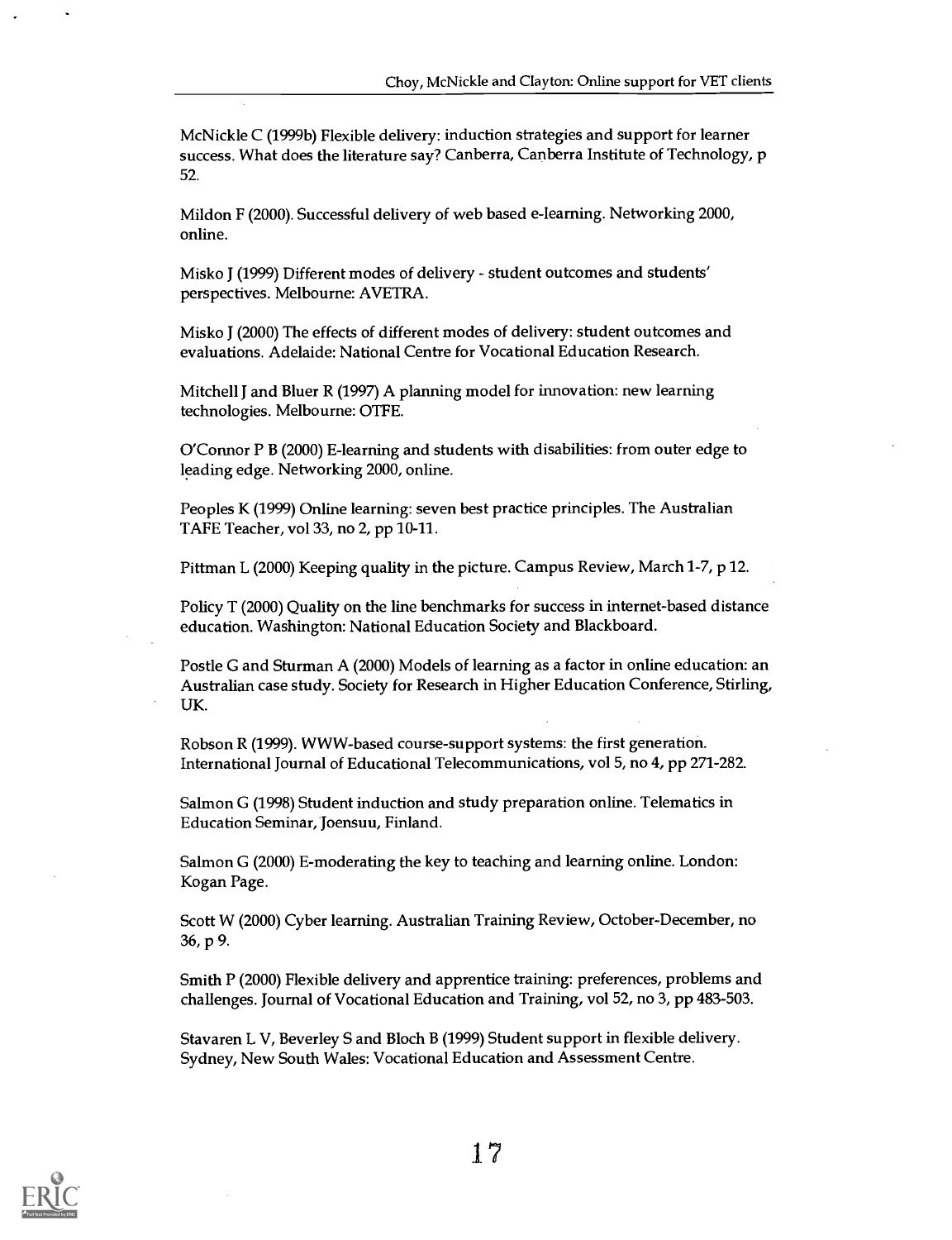Sturgill A, Martin W and Gay G (1999) Surviving technology: a study of student use of computer-mediated communication to support technology education. International Journal of Educational Telecommunications, vol 5, no 3, pp 239-259.

Warner D, Christie G and Choy S (1998) The readiness of the VET sector for flexible delivery including on-line learning. Brisbane: EdNa-VET Working Group, Australian National Training Authority.

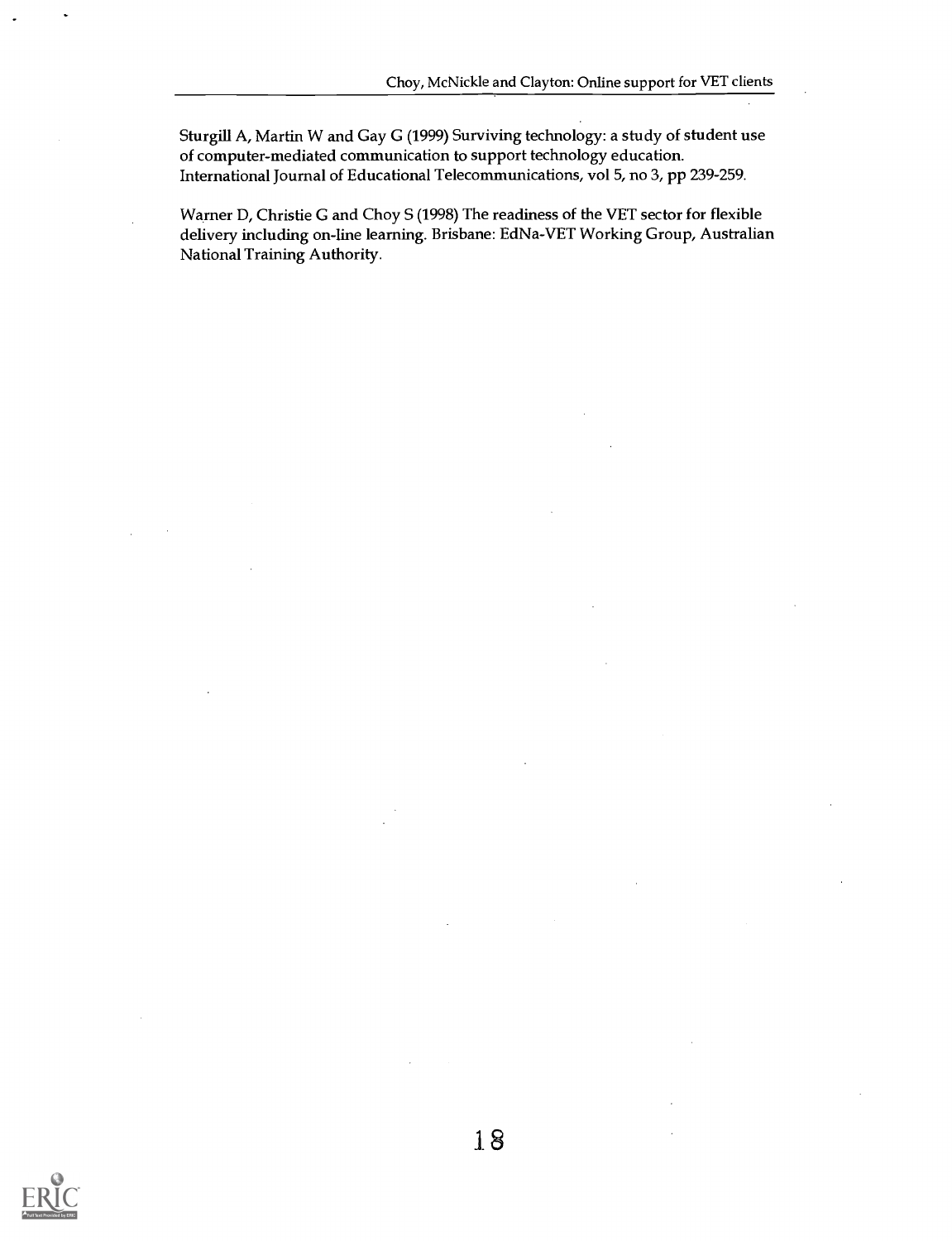# Contact details

 $\ddot{\phantom{0}}$ 

Sarojni Choy Australian National Training Authority PO Box 3120 Brisbane, Queensland 4001 Email: ChoyS@anta.gov.au



 $\bar{z}$